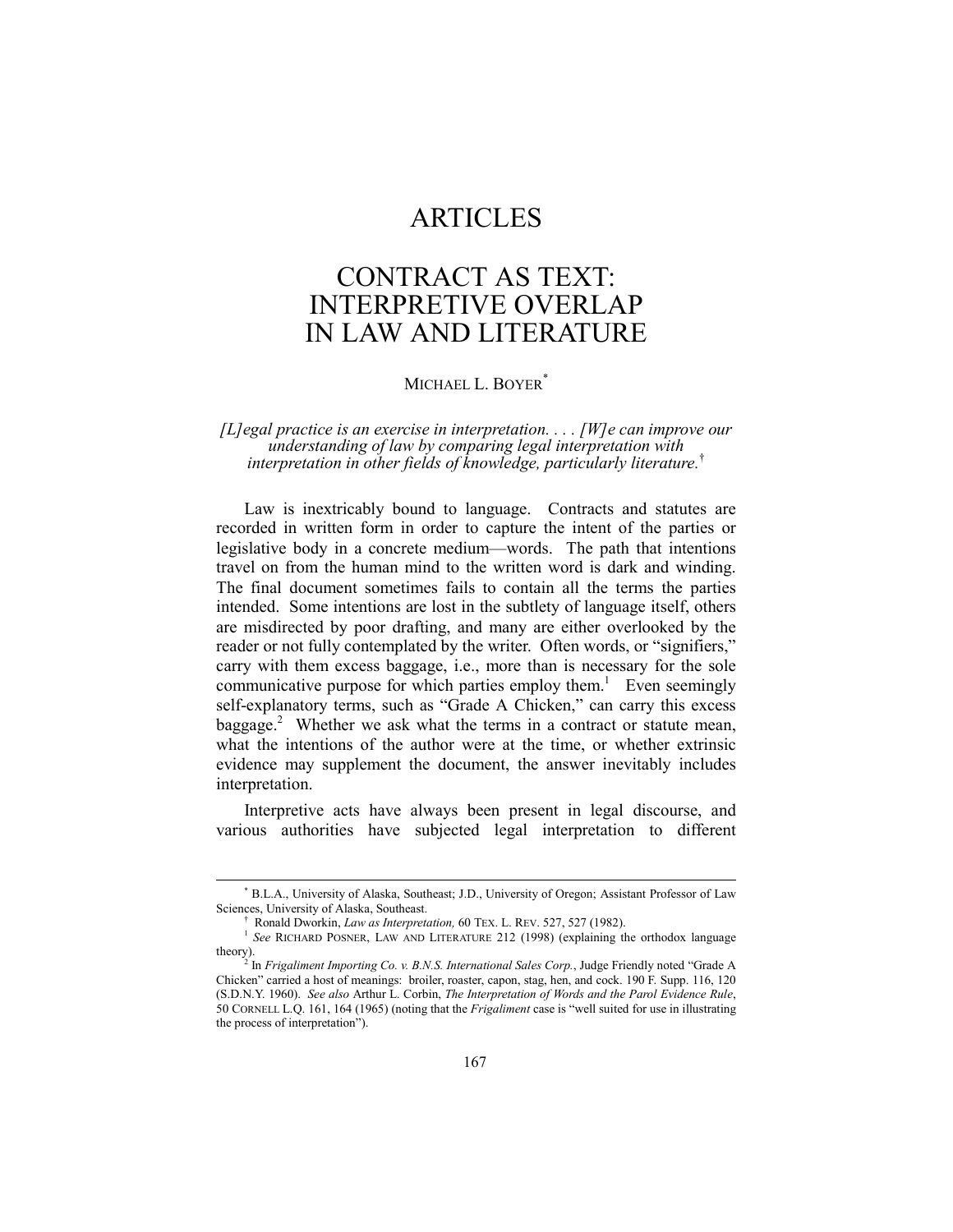intellectual regimes.<sup>3</sup> In this way, legal interpretation resembles a colonial island that has been battled for, conquered, relinquished, and renamed, but never abandoned (nor fully explored, as we shall see). A popular term for legal interpretation has been "construction," apparently implying that the text is being "worked on" or construed, but not fundamentally changed by way of interpretation.<sup>4</sup> Labels that describe interpretive strategies have a range of legalistic monikers: strict constructionism, (new) textualism, plain meaning approach, modern approach, etc. There are also written rules for legal interpretation called "canons." At least one scholar has distinguished these canons from interpretation because they fill gaps relating to matters which the parties had no intention or contemplation.<sup>5</sup> For every canonical maxim there is an equal and opposite maxim that makes the former of limited use.<sup>6</sup>

The more worthwhile inquiry is into the act of interpretation itself. In fact, neither the Restatements nor case law have offered much "beyond the invocation of ordinary good sense in dealing with the vagaries of language. $\frac{1}{2}$  Legal colonists who frequent the isle of interpretation, to continue the metaphor, have not examined the rich culture of the land they claim. Most lawyers, judges, and even scholars use a term such as "interpretation" and proceed to engage in the act without a full realization that behind the word is a rich background and an entire field of textual study formally in existence since 390 B.C.<sup>8</sup>

In 1982, the *Texas Law Review* devoted an entire volume to exploring the implications that literary interpretation could have on legal interpretation.<sup>9</sup> This was considered an abstract contribution to the debate about judicial decision-making, and the fragmentation of the Court in

 <sup>3</sup> *See* Stephen F. Ross & Daniel Tranen, *The Modern Parol Evidence Rule and Its Implications for New Textualist Statutory Interpretation, 87 GEO. L.J. 195, 200-06 (1998) (discussing the* Corbin/Llewellyn regime that favored allowing extrinsic evidence to supplement contracts, a view which prevailed over the Willistonian conception that held such evidence should be barred). This relaxed version of the parol evidence rule, inspired by Corbin/Llewellyn, is evident today in the RESTATEMENT (SECOND) OF CONTRACTS § 212, as well as § 2-202 of the U.C.C.

<sup>4</sup>  *See, e.g.*, James Boyd White, *Law as Language*, 60 TEX. L. REV. 415, 444 (1982), stating: Much of what I say about interpretation, for example, is already built into the ways lawyers have for centuries used their own special word for reading statutes and wills and constitutions: 'construction.' From one point of view, my aim has been to make somewhat more conscious what we already know about what we do and who we are.

*Contra* Corbin, *supra* note 2 (asserting interpretation and construction are not alike).

<sup>5</sup> *See* ARTHUR LINTON CORBIN, 3 CORBIN ON CONTRACTS ß 534 (1960).

<sup>6</sup>  *See* Karl Llewellyn, *Remarks on the Theory of Appellate Decisions and the Rules of Canons About How Statutes Are to Be Construed,* 3 VAND. L. REV. 395 (1950).

 $^7$  Marvin A. Chirelstein, Concepts and Case Analysis in the Law of Contracts 80 (1998). <sup>8</sup> *See generally* Plato, *Ion, in* CRITICAL THEORY SINCE PLATO 11 (Hazard Adams ed., 1992) (discussing interpretation and the limited nature of a textual and artistic representation of "forms"). Composed about 390 B.C., it is a masterful work that begins many texts on literary criticism.

<sup>9</sup> *See* Symposium, *Law & Literature*, 60 TEX. L. REV. 373 (1982).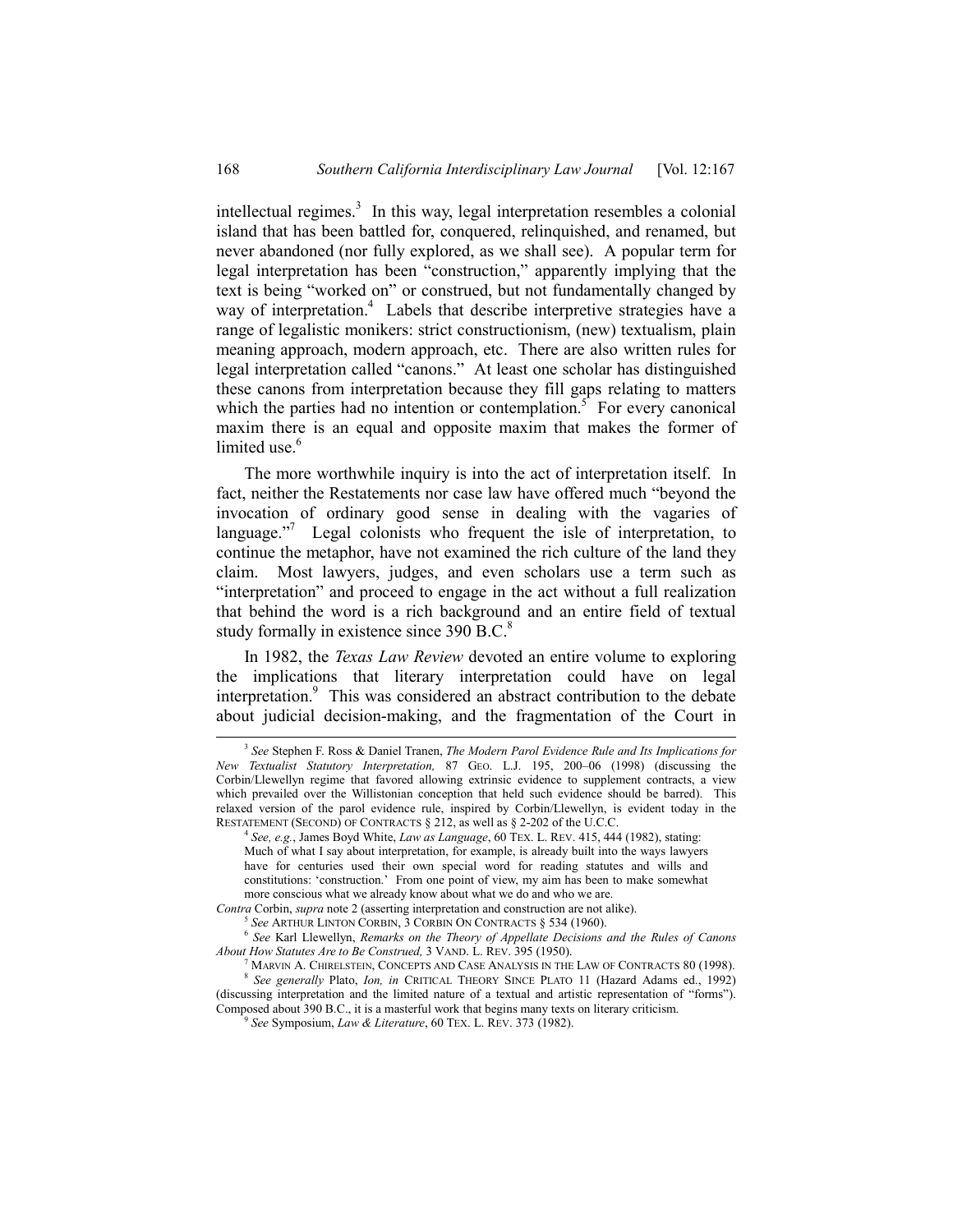*University of California Regents v. Bakke* influenced the inquiry.<sup>10</sup> Jurists had always employed divergent interpretive methods, but the divergences in *Bakke* were so extreme that the Court's position was ambiguous. Different Justices each employed different interpretative methods, leading, inevitably, to different results. Moreover, the divergence in interpretive method was highlighted in *Bakke* because the repercussions were felt in every legal institution in the country. In short, because legal interpretation is a major part of the judicial decision-making process, how judges made their decisions and what sources they relied upon became topics of great interest.

One commentator and appellate judge, Richard Posner, posits that the topic of interpretation has "cooled" and exhausted itself because the whole enterprise "comes down to two propositions."<sup>11</sup> One proposition is that interpretation is always relative and governed by purpose.<sup>12</sup> For instance, whether the purpose of interpreting contracts is to "recreate the intentions" of the parties or to encourage contracting parties to embody their agreement in a clearly written, comprehensive document" governs the interpretive outcome.<sup>13</sup> The second proposition is that "interpretation is not much, and maybe not at all, improved by being made self-conscious, just as one does not become a better reader by studying linguistics."<sup>14</sup> Further, Posner asserts that these propositions suggest interpretation is "unlikely to be improved by being made a subject of theory or reflection.<sup>115</sup>

Other scholars voice the opposite sentiment. Ronald Dworkin avers that lawyers should study literary interpretation because, if nothing else, the thorough debates of hermeneutic theories in the literary context could spark similar debates in law.<sup>16</sup> James Boyd White goes even further in stating: ì[t]he lawyer and the literary critic, as readers of texts, face difficulties and enjoy opportunities that are far more alike than may at first seem the case:

<sup>&</sup>lt;sup>10</sup> 438 U.S. 265 (1978). Justice Powell announced the Court's judgment in *Bakke* and filed a plurality opinion expressing his views; Justice White joined in Parts I, IV-A, and V-C; Justices Brennan, Marshall, and Blackmun joined Parts I and V-C; Justices Brennan, White, Marshall, and Blackmun filed a judgment concurring in part, and each filed a separate opinion dissenting in part; Justice Stevens filed an opinion concurring in the judgment in part and dissenting in part, in which Justice Burger, Chief Justice Stewart, and Justice Rehnquist joined. *See generally id.* The 156 page opinion contains references to hundreds of cases, cites legislative history, strong policy arguments, legal tests, and even a four page appendix on the Harvard College Admissions Program. *See id.* at 321. It was obvious everyone was not on the same page.

<sup>&</sup>lt;sup>11</sup> POSNER, *supra* note 1, at 209–11.

<sup>12</sup> *Id.*

 $13$  *Id.* at 210–11.

<sup>&</sup>lt;sup>14</sup> *Id.* at 211.

<sup>15</sup> *Id*.

<sup>&</sup>lt;sup>16</sup> See Dworkin, *supra* note  $\dagger$ , at 529-30.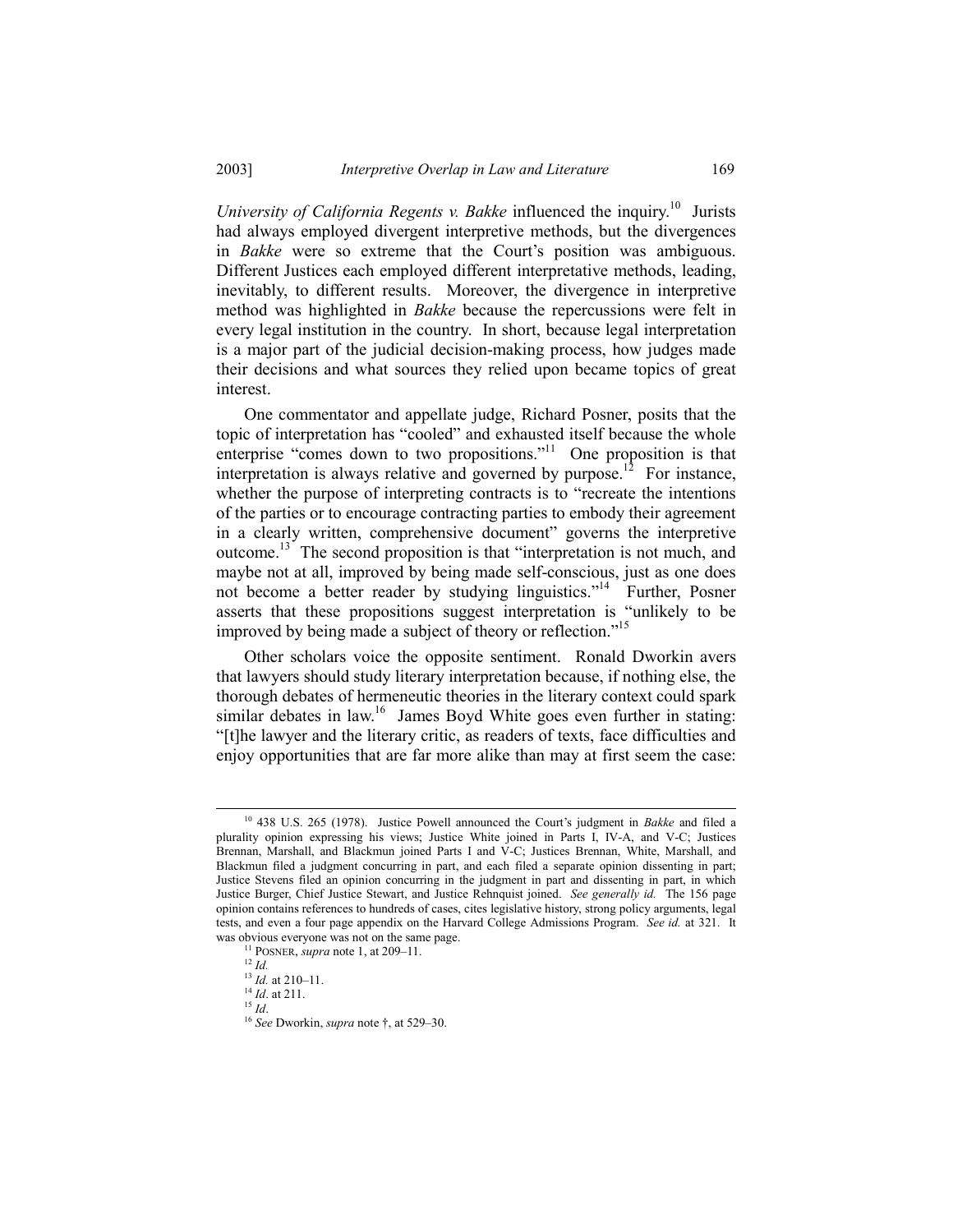in a deep sense, I believe, they are truly the same.<sup> $17$ </sup> Stanley Fish addresses Posner's position and acknowledges that "literary and legal interpretation are distinct," but Fish also offers a number of similarities.<sup>18</sup> As a pragmatic concern, a lawyer should not "go to a novelist for legal instruction," yet this only highlights a superficial distinction between legal and literary interpretive enterprises.<sup>19</sup>

On a more philosophical level, with which Fish is concerned, both legal and literary texts analyze past statements made in a different and often unstable background context that is difficult to recreate. For example, both face the crucible of authorial intent. Most importantly for Fish, both recognize that as "situated member[s] of interpretive communities," lawyers and literary scholars have been trained to interpret texts in a given way, and to read and even write in a manner that has special meaning to others in their respective communities.<sup>20</sup> In short, legal and literary texts, and the words that compose them, may mean different things to different people or groups.

An example in literature is evident in Jonathan Culler's concept of "literary competence," which explains how a reader's knowledge of literary conventions allows her to understand a text's symbolism, metaphor, allegory, or theme.<sup>21</sup> A reader of literature is initiated into the interpretive community of like readers through experience with and understanding (competence) of certain signs and symbols, references, and allusions that may not immediately be apparent to the layperson. In the legal community, a clear example is evidenced by the American Bar Association's prescribed first year curriculum.<sup>22</sup> This ensures an interpretive community fluent in legal terms, such as what constitutes an offer and an acceptance (words with independent legal significance), the elements of negligence (a word that suddenly blossoms into a four part litany: duty, breach, causation, and damages), and the rights inherent in fee simple title (full bundle of sticks). In addition, there are readings in casebooks so common that two complete strangers, each having a law degree, could meet on an airplane, whisper to one another "*Marbury*," and shake their heads in agreement as if they share some intimate secret. There is even a law dictionary each first year student buys so he or she may gain fluency in the language of the legal community,

 <sup>17</sup> White, *supra* note 4, at 415.

<sup>&</sup>lt;sup>18</sup> STANLEY FISH, DOING WHAT COMES NATURALLY: CHANGE, RHETORIC, AND THE PRACTICE OF THEORY IN LITERARY AND LEGAL STUDIES 294 (1989) (examining the mutual exclusivity, or lack thereof, of legal and literary interpretation).

<sup>19</sup> *Id*. at 305.

<sup>20</sup> *Id*. at 303.

<sup>&</sup>lt;sup>21</sup> See generally JONATHAN CULLER, STRUCTURALIST POETICS: STRUCTURALISM, LINGUISTICS, AND THE STUDY OF LITERATURE (1975).

<sup>22</sup> *See* FISH, *supra* note 18, at 126.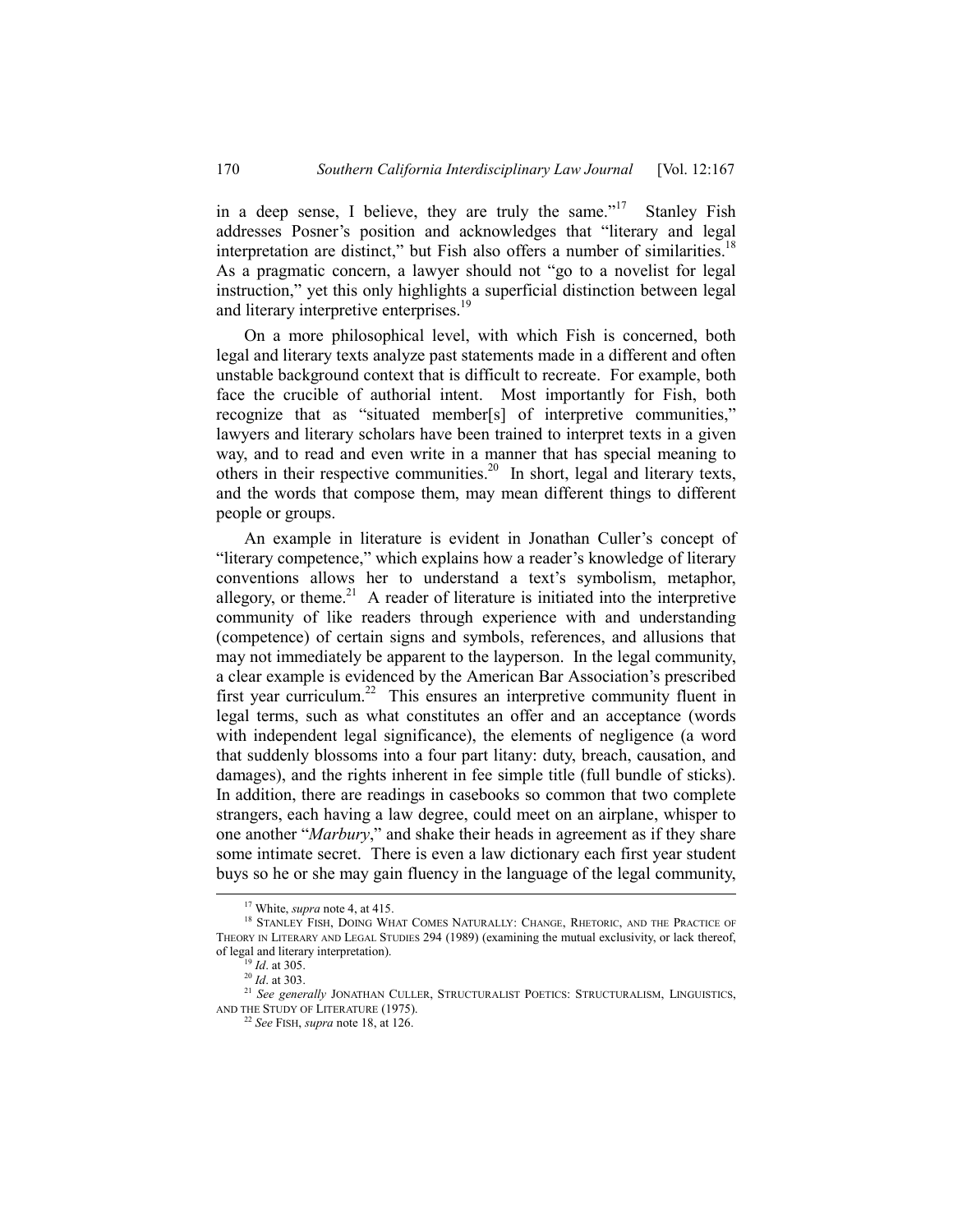an odd dialect of English.<sup>23</sup> As the mantra goes, "law students are taught to think like lawyers," and so too are they taught to *speak* and *read* like lawyers, looking not for symbols and metaphors in their texts, but the issue and holding in the case before them. This is part of the phenomenon of the interpretive community, and such a realization is not without practical importance. Law and literature share common ground despite the fact that a poet may be of little help drafting a lease agreement and a tax attorney unable to help with an exegesis of T. S. Eliot's enigmatic poem *The Wasteland*. The interpretive common ground between law and literature is best viewed when law engages society in a concrete example: the written contract.

The most notable circumstance where literary theory might inform legal interpretation is in the misleadingly named parol evidence rule, itself an example of how an interpretive community can use a term in an exclusive manner.<sup>24</sup> The parol evidence rule is characterized by two schools of thought: the mechanical conception of Professor Williston, emphasizing the agreement and its plain meaning, and the modern approach of Professor Corbin, emphasizing the parties' intentions and use of extrinsic evidence to reveal these intentions.<sup>25</sup> At the core of the Williston/Corbin debate is a disagreement over exactly when a judge in a contract dispute should look to evidence outside the written contract to discern the parties' intentions.

Williston believed the intent of parties should be recognized only as "memorialized in the agreement either expressly or impliedly. $^{226}$ According to Williston, the judge should give effect to the intent of the parties *as it was written*, and in so doing, the judge should apply the "common," "normal," and plain meaning of the language.<sup>27</sup> A blind faith in language is present in the assumption that the meaning of any language

<sup>&</sup>lt;sup>23</sup> BLACK'S LAW DICTIONARY.

<sup>&</sup>lt;sup>24</sup> The parol evidence rule is neither a rule of evidence nor is it related to allowing a prisoner to be released from prison. Rather, the rule deals with the use of extrinsic evidence in contract interpretation. It renders prior and contemporaneous oral and written statements, within the scope of a completely integrated contract, inadmissible at trial (unless the judge finds a reasonable person would find the contract ambiguous). Gianni v. R. Russel & Co., 126 A. 791 (Pa. 1924). *But see* Pac. Gas & Elec. Co. v. G.W. Thomas Drayage & Rigging Co., 442 P.2d 641 (Cal. 1966) (Justice Traynor's decision was emblematic of the more modern approach that allows extrinsic evidence of the parties intentions regardless of whether the judge thinks a reasonable person would find the contract ambiguous).

<sup>&</sup>lt;sup>25</sup> See Ross & Tranen, *supra* note 3, at 199-207.

<sup>26</sup> *Id*. at 200.

 $^{27}$  4 SAMUEL WILLISTON & WALTER H. E. JAEGER, A TREATISE ON THE LAW OF CONTRACTS  $\S$ 618 (3d ed. 1961).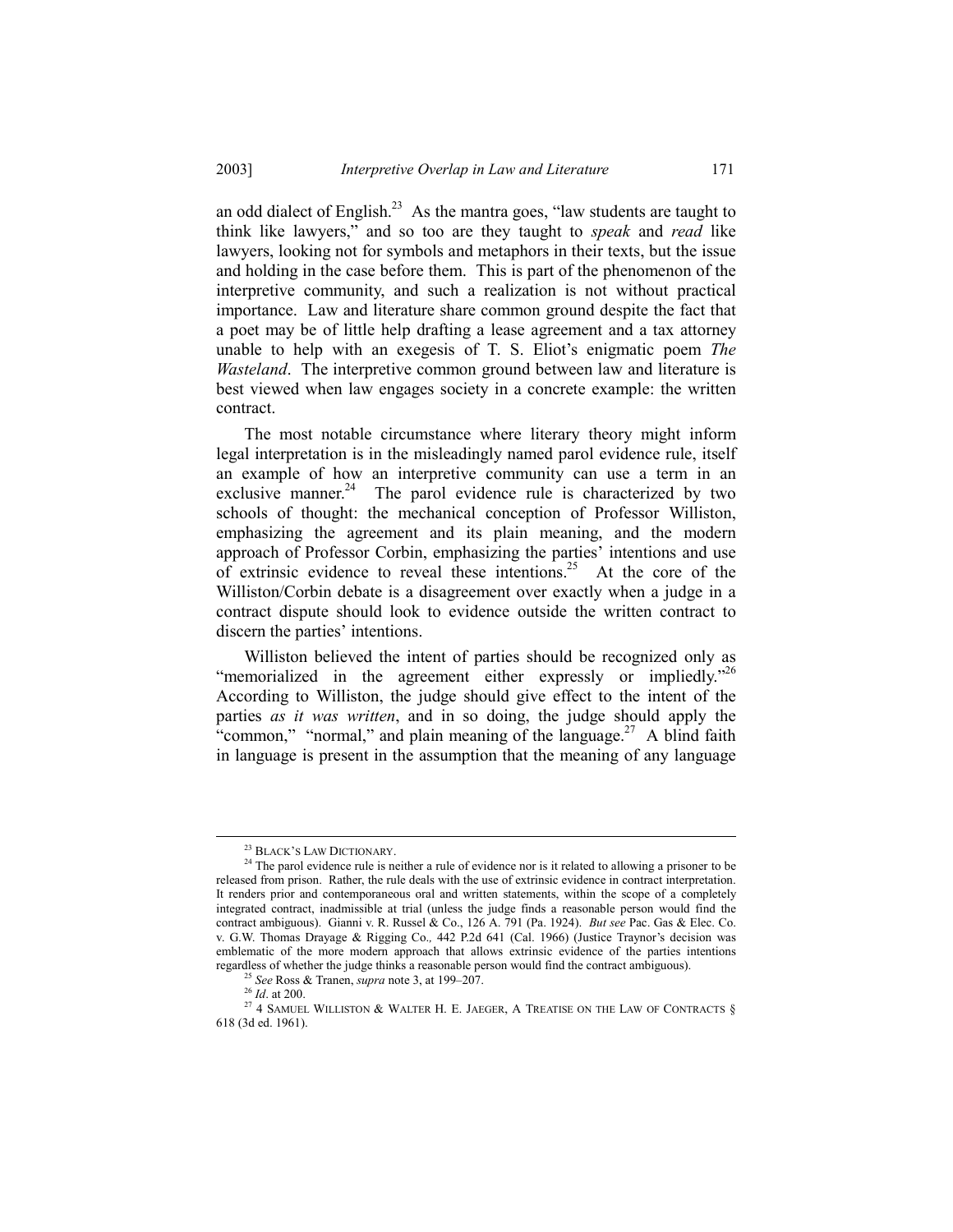is ever absolutely plain to all readers.<sup>28</sup> Yet Williston made an even further leap of faith when he placed the linguistic discretion to declare language ambiguous or the agreement incomplete entirely in the hands of judges, arguably an interpretive community removed from society at large. As for completeness, "long," "detailed" documents with "unconditional language, cover[ing] many contingencies . . . and contain[ing] . . . clause[s], such as a merger clause, which says the contract is complete," while not definitive, are all objective indications the courts could employ.<sup>29</sup> Ambiguity, however, is more subjective. The Willistonian view holds that if no ambiguity is found in the plain meaning of the language (evidence of local or trade usage could be employed in this analysis) the judge's own sense of "ordinary usage" prevails. $30$  The judge, then, excludes extrinsic evidence of partiesí intent and relies on his own conception of what a reasonable third party would regard as ambiguous. The power to impose one's own conception of what is or is not an "ordinary use" of language and the power to make the sole determination regarding ambiguity are suspect and open to criticism.

Corbin, on the other hand, advocates an agnostic view toward language. He strongly favors extrinsic evidence over a court's equitable discretion in arriving at the intentions of contract parties.<sup>31</sup> His view

*Id.*

29 Eric Posner, *The Parol Evidence Rule, The Plain Meaning Rule, and the Principles of Contractual Interpretation,* 146 PENN L. REV. 533, 535 (1998).

 $31$  Corbin, *supra* note 2, at 170–71:

<sup>&</sup>lt;sup>28</sup> See generally STANLEY FISH, THERE'S NO SUCH THING AS FREE SPEECH AND IT'S A GOOD THING, TOO  $142-44$  (1994). Fish debunks the legal assumption that language can be beyond interpretation:

Formalism is the thesis that it is possible to put down marks so self-sufficiently perspicuous that they repel interpretation; it is the thesis that one can write sentences of such precision and simplicity that their meanings leap off the page in a way no one—no matter what his or her situation or point of view—can ignore; it is the thesis that one can devise procedures that are self-executing in the sense that their unfolding is independent of the differences between the agents [readers] who might set them in motion . . . [H]owever much the law wishes to have a formal existence, it cannot succeed in doing so, because—at any level from the most highly abstract to the most particular and detailed—any specification of what the law is will already be infected by interpretation and will therefore be challengeable.

<sup>30</sup> Ross & Tranen, *supra* note 25, at 201.

The interpretation of a contract is the process of determining the thoughts that the use of the words therein intended to convey to each other. A court is never justified in altering or perverting the language in order to produce a result that it regards as more just and equitable. Extrinsic evidence is admissible to aid in the process of interpretation as above defined, to determine the meaning of language that the parties actually gave to it, to expound and enforce the contract that the parties actually intended to make . . . . Whether the parties have, or have not, assented to such a writing is a question of fact; and the meaning and intention that the parties used the written words to convey to each other is also a question of fact, although often it is one that is to be resolved by the court and not by the jury.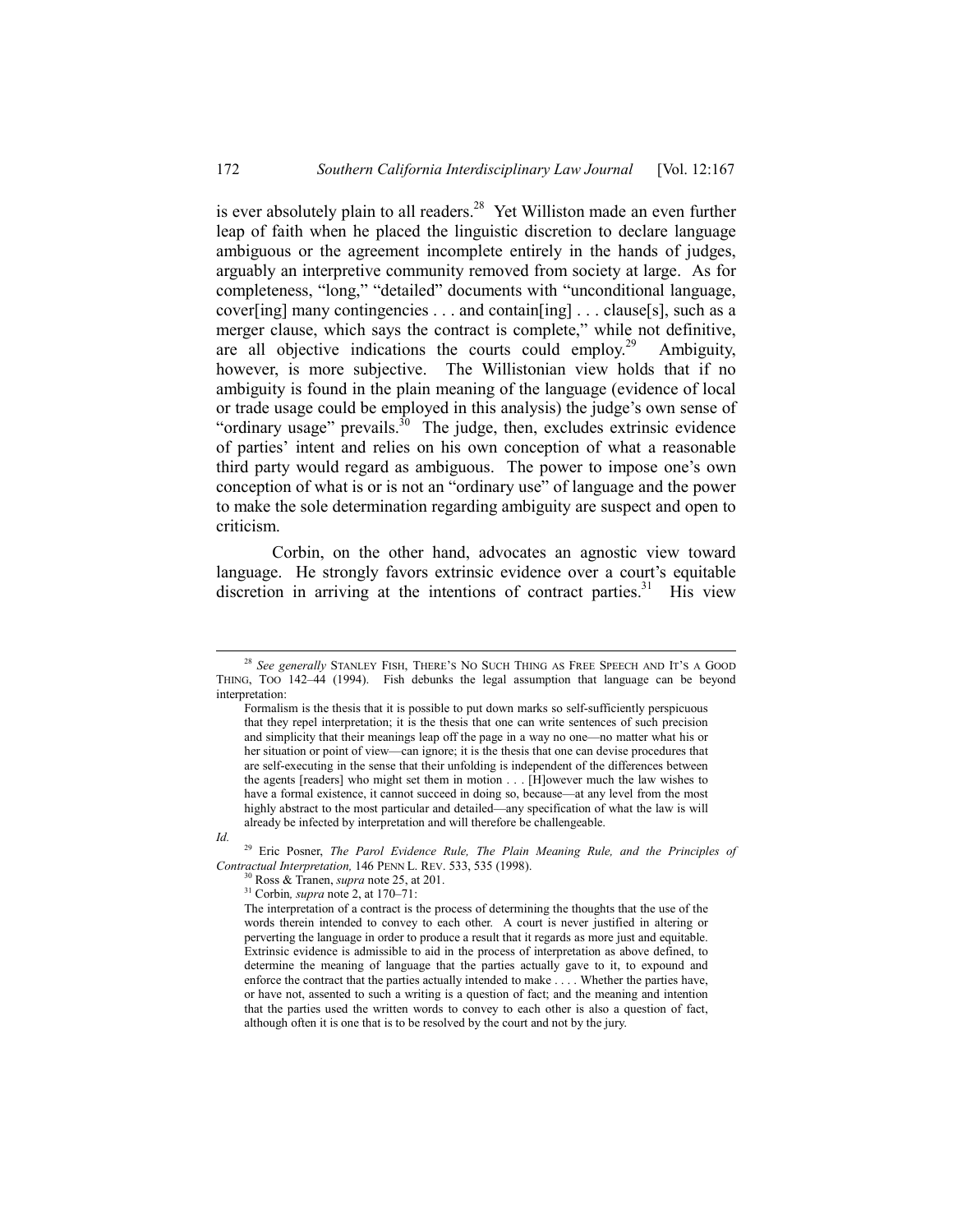ultimately prevails in the *Restatement (Second) of Contracts*. The *Uniform Commercial Code* also bears Corbin's stamp in § 2-202, a liberalized parol evidence rule.<sup>33</sup> Moreover, a "new . . . but continuing trend" is to reject the plain meaning rule and allow the admission of extrinsic evidence "relating to context" to demonstrate whether ambiguity exists.<sup>34</sup> The category of admissible extrinsic evidence includes  $\degree$ circumstances surrounding the  $\degree$ . . . agreement," such as the  $\degree$ object, nature, and subject matter of the writing," which allows the court to "place itself in

the same situation in which the parties found themselves at the time of

Simply stated, Corbin's interpretive focus is on the author(s) of the document (text). He believes that the arbiter's role is to give effect to the parties' intent, even if the language of the resulting document fails to convey these intentions completely. This approach results in better observance of the parties' wishes. This view sharply contrasts with the philosophy of Williston, who focuses on the text, opting for the certainty of the written word. Williston contends that looking to uncertain party intentions leaves parties vulnerable to fraud, and he suggests that one should look to the text to protect expectations and expeditiously settle interpretive matters even at the possible cost of not fully honoring the intentions of the parties.

A very similar parol evidence debate arose in the literary context as "New Critics" began to decry the use of extrinsic evidence in interpreting poetry and literature. New Criticism's rise coincided with the development of English departments as an institution in America, and its goals were not unrelated to pedagogical and identity issues within the discipline.<sup>36</sup> New

contracting. $^{35}$ 

 <sup>32</sup> *See* Robert Braucher, *Interpretation and Legal Effect in the Second Restatement of Contracts,* 81 COLUM. L. REV. 13, 14 (1981) (stating the most significant change from the original Restatement is an increased emphasis on the context in which a contract is made and on the meaning attached by the parties to their words and conduct, i.e., parol evidence).

<sup>33</sup> *See* U.C.C. ß 2-202 (2002).

Terms with respect to which the confirmatory memoranda of the parties agree or which are otherwise set forth in a writing intended by the parties as a final expression of their agreement . . . may not be contradicted by evidence of any prior agreement or of a contemporary oral agreement but may be explained or supplemented

<sup>(</sup>a) by course of dealing or usage of trade . . .

<sup>(</sup>b) by evidence of consistent additional terms unless the court finds the writing to have been intended as . . . complete and exclusive . . . .

*Id.* (emphasis added).

<sup>34</sup> Margaret N. Kniffin, *A New Trend in Contract Interpretation: The Search for Reality As Opposed to Virtual Reality,* 74 OR. L. REV. 643, 643 (1995).

<sup>&</sup>lt;sup>35</sup> Pac. Gas & Elec. Co. v. G.W. Thomas Drayage & Rigging Co., 442 P.2d 641, 645 (Cal. 1966). <sup>36</sup> POSNER, *supra* note 1, at 220–21.

The term "New Criticism" denotes a specific school of American literary criticism that arose in the 1920s, achieved great influence in American universities in the 1940s and 1950s, and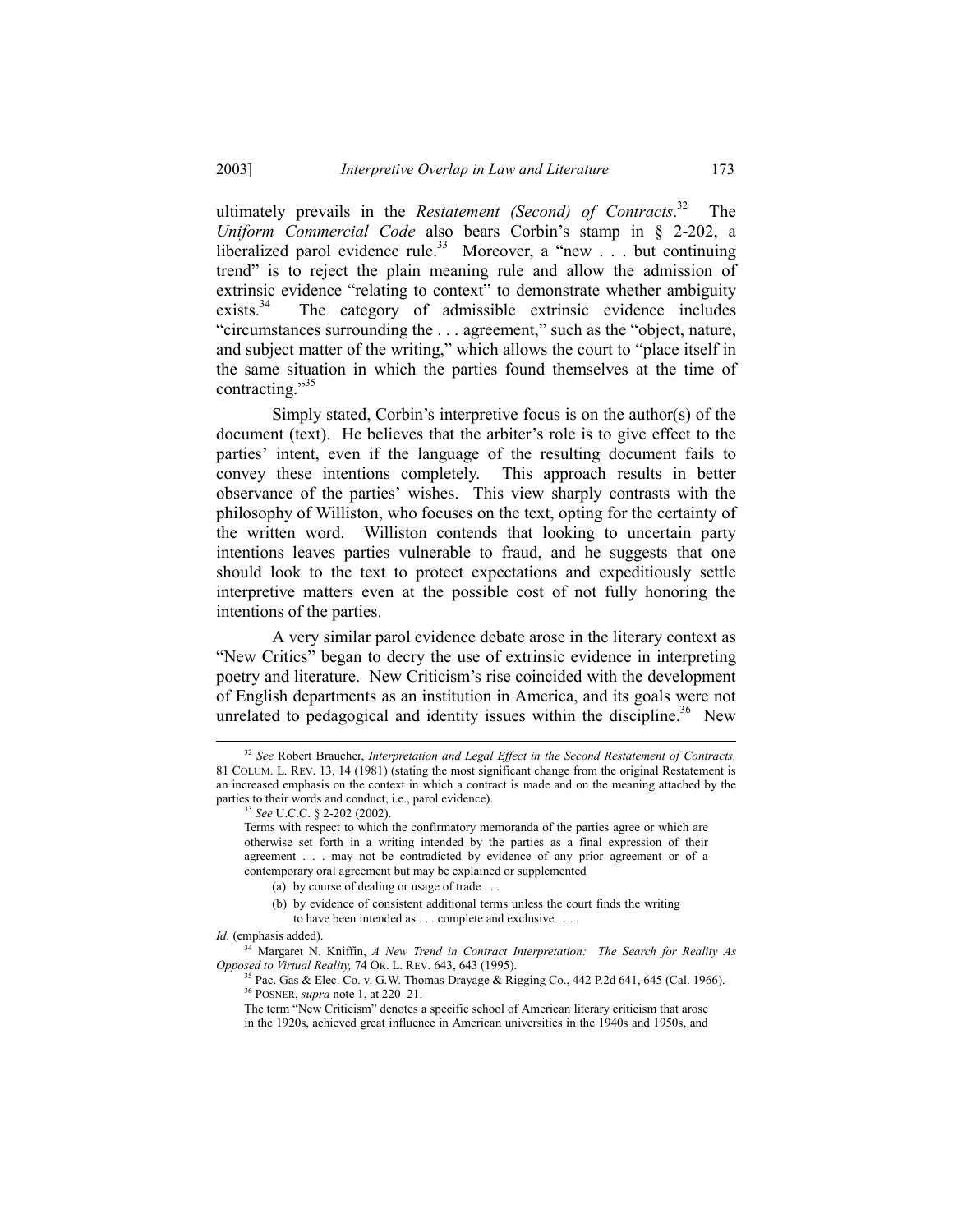Critics adopted as their manifesto the primacy of the text.<sup>37</sup> Close reading was the modus operandi by which the reader unlocked the poem or novel, even though the specter of authorial intent still loomed.<sup>38</sup> New Criticism hurdled the issue of authorial intent in a central essay entitled *The Intentional Fallacy*, which argued that the author's original intent was irrelevant in judging the text.<sup>39</sup> The essay's argument was that the text, once authored, has an independent existence, which may be discovered if read closely and studied. Therefore, one need not look at authorial intent specifically because the author's plan or intent should be entirely evident in the text itself. Additionally, the poem or story may take on new meanings the author may not have intended, thus, freeing the text from one restrictive meaning.

The New Critics' rigorous focus on the "four corners" of literary texts was designed to prevent any one definitive interpretation, largely because of pedagogical problems.<sup>40</sup> However, in the legal realm, Williston's focus on the written contract terms (text) was designed to arrive at a single, definitive interpretation, even to the point of compromising the parties' intentions. Despite these different goals, New Criticism and the Willistonian conception of the parol evidence rule share striking

*Id.* at 10.

then faded. . . . The New Critics were committed to the close reading of works of literature viewed as more or less self-contained artifacts . . . .

*Id.*

<sup>37</sup> *See, e.g.*, STEVEN LYNN, TEXTS & CONTEXTS 21-43 (1998). A literal black letter reference to literary criticism, Lynn outlines the basic tenets and major writers in New Criticism (as well as other schools of criticism). Lynn notes in the book's front cover the "Assumptions" in New Criticism include a focus on the work itself and not the author's intention nor the reader's response. See generally id.

Noteworthy is the fact that most works of literature are authored by one person, so the literary issue of intention diverges somewhat from contract law, where the intent of two parties converges in a meeting of the minds in one text.

W. K. Wimsatt & Monroe Beardsley, *The Intentional Fallacy*, *in* THE VERBAL ICON 3-18 (1954). In *The Intentional Fallacy,* the issue is laid out well:

There is a difference between internal and external evidence for the meaning of a poem. And the paradox is only verbal and superficial that what is (1) internal is also public: it is discovered through the semantics and syntax of a poem, though habitual knowledge of the language, through grammars, dictionaries . . . . [W]hile what is (2) external is private or idiosyncratic; not a part of the work as a linguistic fact: it consists of revelations (in journals, for example, or letters or reported conversation) about how or why the poet wrote the poem . . . .

The essay concludes by positing that external evidence is inferior to internal evidence as a mode of critical inquiry. The authors explore the notion of dead writers brought back to life to comment on their works and how that would be less worthwhile than a careful analysis of the text itself because all the signals and clues to the meaning are present if the reader looks closely enough to discover them.

 $<sup>0</sup>$  If one definitive rendition of a poem existed, a prospective English professor would have little</sup> to do in the classroom but convey the interpretation. *See also* CLEANTH BROOKS, THE WELL WROUGHT URN (1975), in which his essay *The Heresy of Paraphrase* denounces paraphrasing a poemís core because the paraphrase is a creation of the interpreter, which strips the poem of its form and content.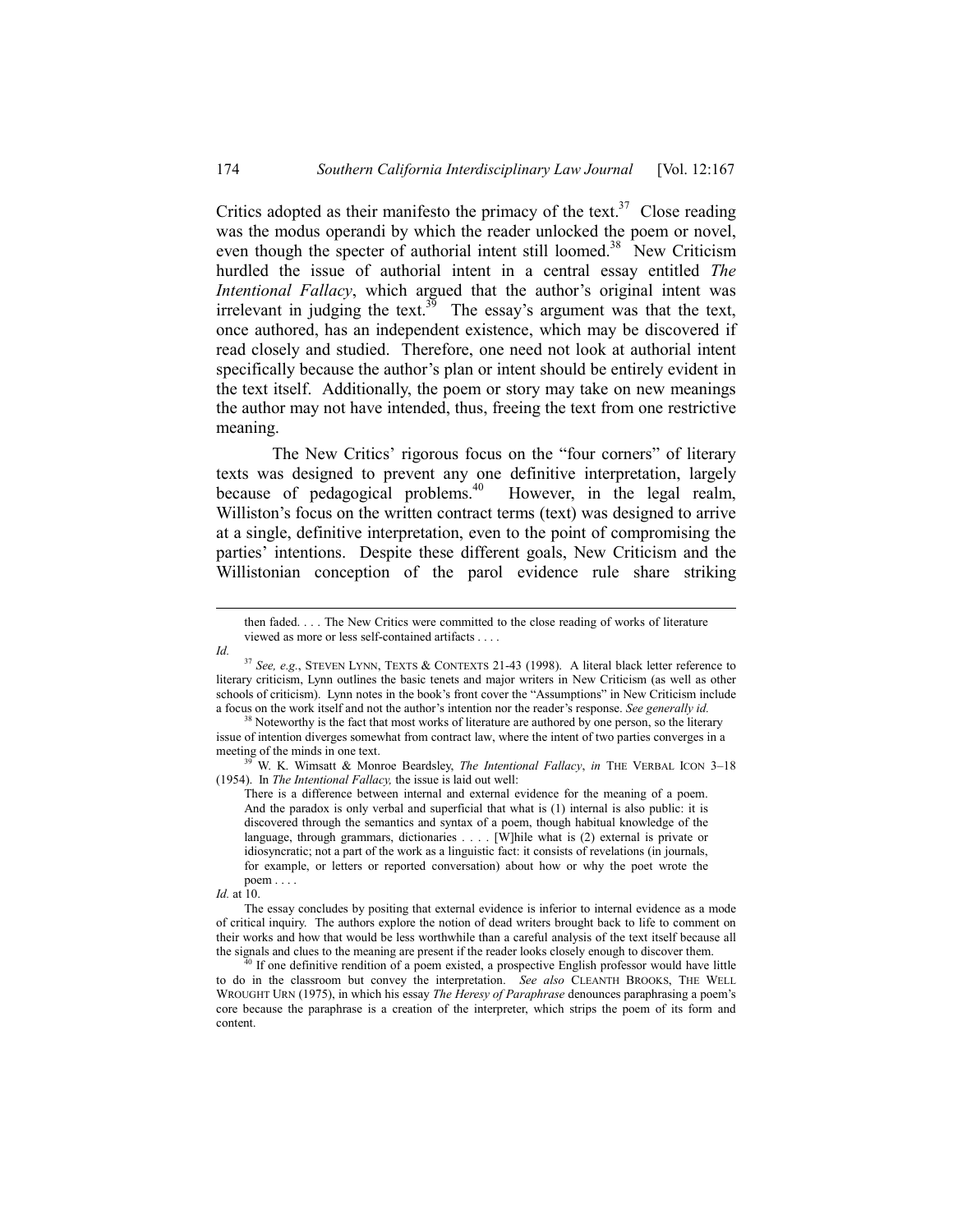similarities. Both place the judge or critic as an arbiter centrally focused on the text and the internal evidence within it. They both begin their interpretive acts with an eye towards coherence, the court favoring contracts as beneficial (and thus more apt to find coherence) and New Critics contending that all texts make sense and cohere if read carefully enough.<sup>41</sup> With respect to authorial intent, both New Criticism and the Willistonian view attempt to give effect to intent as it is expressed *in the document*, rather than from an external source. While Williston does not go so far as to say the author is irrelevant, the practical effect under his conception of this rule is the same if the judge makes the initial determination that the document's plain meaning bears no ambiguity. Thus, we might safely say that a judge utilizing the plain meaning approach and finding no ambiguity is exercising an interpretive strategy very similar to New Criticism.

Law and literature had, in fact, been moving in interpretive tandem from approximately 1920 to 1950—the period when the Willistonian (law) and New Critical (literature) bias against outside evidence in aid of interpretation truly took hold.<sup>42</sup> By the mid to late 1950s, New Criticism began to encounter attacks, most notably within its ranks.<sup>43</sup> Similarly, the American legal system was on the precipice of a dramatic change in how it dealt with interpretation. In 1950, a schoolteacher from Kansas (who excelled at Yale Law School) wrote what has been described "as the greatest law book ever written.<sup>44</sup> His name was Arthur Corbin and the book's title was *Corbin on Contracts*. In it he rejects the notion that the contract itself could be the sole evidence of parties' intent to have the document represent their bargain, and he posits that a court should admit all relevant evidence when determining whether the contract is completely

<sup>&</sup>lt;sup>41</sup> See LYNN, *supra* note 37, at 21–43.

<sup>&</sup>lt;sup>42</sup> New Criticism began around 1917–1919 with T. S. Eliot's essays, *Tradition and the Individual Talent* (1917) and *Hamlet and His Problems* (1919). The movement rose in the 1920s and 30s, reaching its apogee in 1947 with one of the most widely read new critical pieces, *The Well Wrought Urn* by Cleanth Brooks. The dominant mode of interpretation in the era was to exclude extrinsic evidence of meaning and focus on the poetic language of the written work.

Similarly, law in this period, largely though SAMUEL WILLISTON, A TREATISE ON THE LAW OF CONTRACTS (1920), also authorized and followed an interpretive theory focused on the written text. The position is exemplified in *Gianni v. R. Russel & Co*., 126 A. 791 (Pa. 1924). The court in the case did not allow Gianniís witness to testify about an oral agreement regarding the exclusive right to sell soda because normally one would include it in the written contract. Thus the court favored the close reading of the text, one it considered complete, over other outside evidence that might reveal the meaning of the agreement.

<sup>43</sup> In *The Languages of Criticism and the Structure of Poetry* (1953), R. S. Crane argues against the New Critical emphasis on language and he suggests that the questions one asks of the text may determine the answers. More criticism from numerous sources followed, and by the mid-1950s, New Critical Theory had those involving extra-textual sources, such as Northrip Frye's focus on literature as expressing the ideals or archetypes of man in *Anatomy of Criticism* (1957).

<sup>44</sup> GRANT GILMORE, THE DEATH OF A CONTRACT 57 (1974).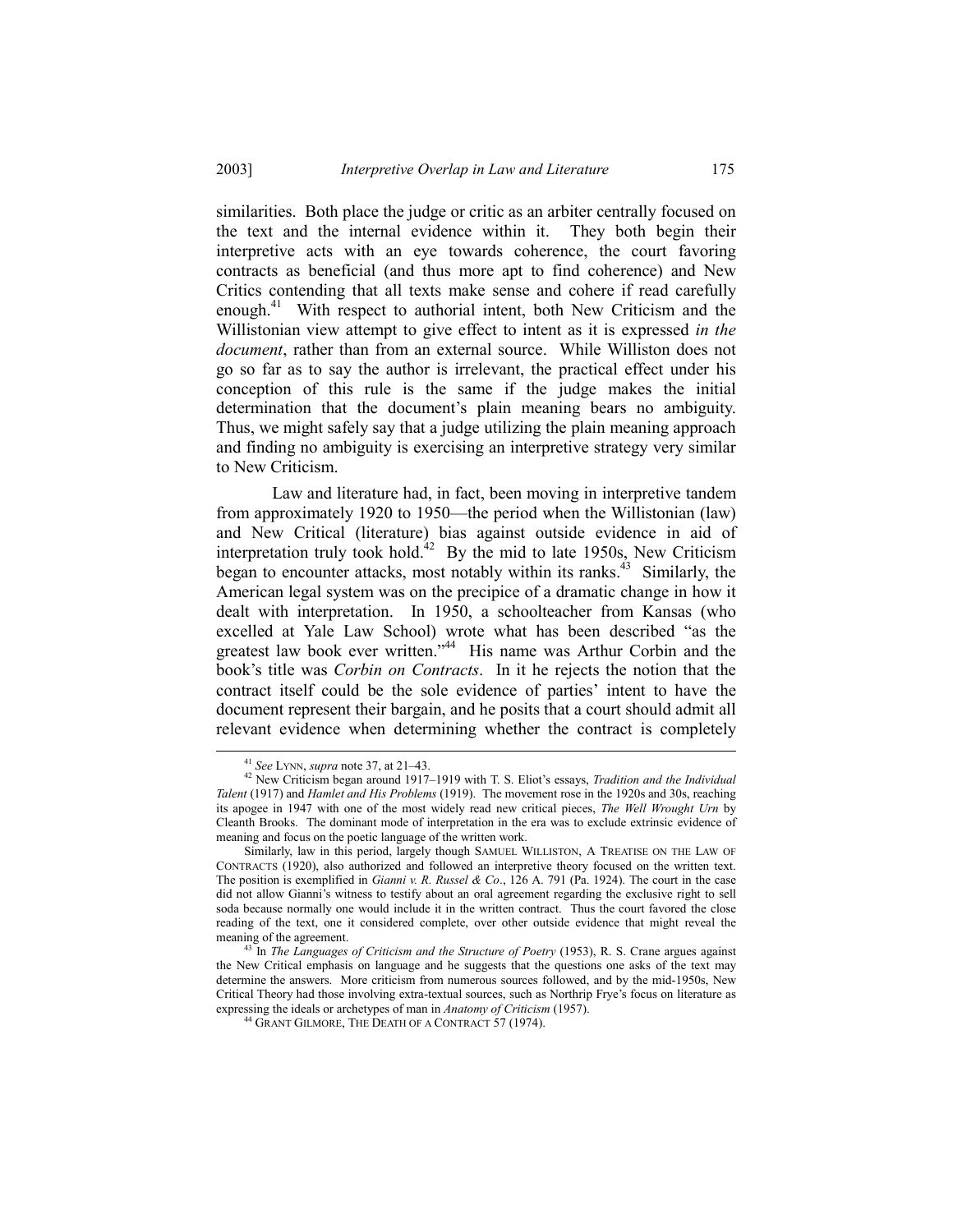integrated.<sup>45</sup> In so doing, he takes aim at the Willistonian position that a judge has the power to decide if a "reasonable person" would find ambiguity in the document. Interestingly enough, New Critical Theory also relies upon an "ideal reader," capable of making sense out of a text with only his or her deft interpretive skills and the words. So both the Willistonian and New Critical techniques share a common flaw, reliance on that which does not exist—the ideal reader or reasonable person. Nonetheless, these ideal notions survive to some degree in law and in literature. So perhaps the reason for the contemporaneous changes in legal and literary interpretive frameworks is best observed by what was to come.

The 1960s saw a steady progression of change and the beginning of a new era in interpretation. In 1965, Corbin convincingly outlined his position that relevant extrinsic evidence might be offered for three distinct purposes,<sup>46</sup> a position the California Supreme Court adopted three years later in a landmark case, *Pacific Gas & Electric Co. v. G.W. Thomas Drayage & Rigging Co.*<sup>47</sup> Corbin's interpretive position had begun to take hold: extrinsic evidence was on the way in, and a judge's own education and experience on the way out. On the literary front in 1966, at a conference at the Johns Hopkins University "designed to introduce structuralist thought to the American literary academy," Jacques Derrida delivered an influential paper, *Structure, Sign and Play in the Discourse of the Human Sciences*. This was the genesis of the most radical and skeptical theoretical movement to date—deconstructionism. $48$  Gone forever was the alleged "elitism, privilege, and closure" that resulted from the New Critical belief in the autonomy of the text. $49$  Deconstruction focused on the arbitrary nature of language and how language subverts itself. While it also entailed a close reading of the text, the end result was incoherence not coherence. Thus it cuts against New Critical notions of learned English scholars defining meanings from the text alone. Likewise, one could argue

 <sup>45</sup> 3 CORBIN, *supra* note 5, ß 583, at 465.

<sup>46</sup> Corbin, *supra* note 2, at 173:

Extrinsic evidence (parol or otherwise) may be offered by a litigant for three quite distinct purposes: (1) To convince the court that the written words were adopted and assented to with a specific meaning that is favorable to himself. This is process of *interpretation of the written words*. (2) To convince the court that the written words were not assented to as the complete and exclusive integration of the terms actually agreed upon. This is not a process of interpretation of the written words. (3) To convince the court that the parties had mutually agreed upon specific terms, had tried to express them in the written words and had failed. Here the issue is not one as to interpretation of the written words. It may not even be argued that they are ambiguous. This is the case that is commonly described as one involving fraud, accident, or mistake.

<sup>47 442</sup> P.2d 641 (Cal. 1968).

<sup>48</sup> HAZARD ADAMS & LEROY SEARLE, CRITICAL THEORY SINCE 1965, at 8, 17 (1986).

<sup>49</sup> *Id.* at 13.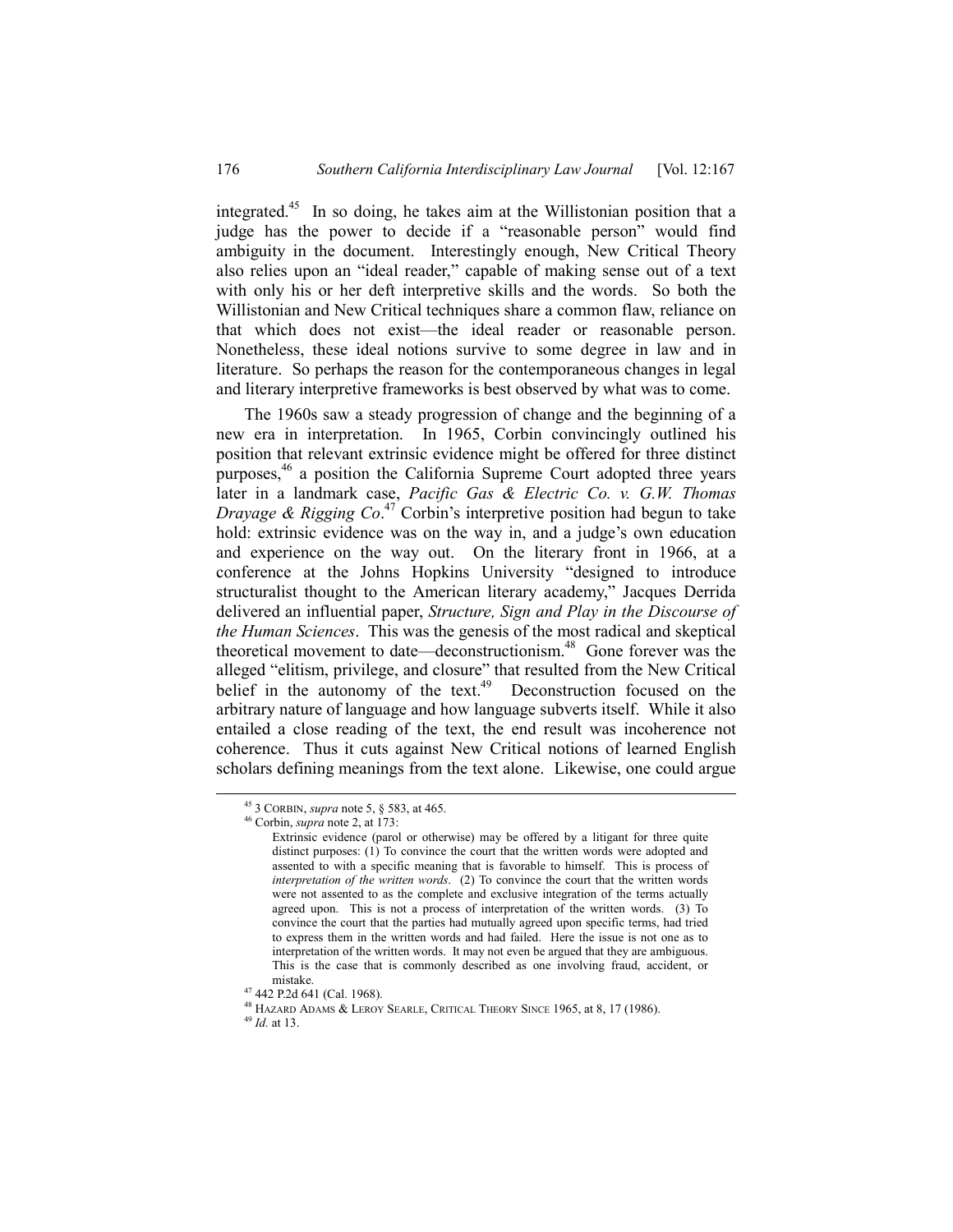that the application of Corbin's view created some uncertainty in contract law where there had once been certainty, albeit judicially imposed. Still, the goal of a liberalized parol evidence rule was not incoherence.

Subsequent developments in literary interpretation in the 1970s (Reader Response Criticism) and the 1980s (New Historicism) looked outside the words of the written text and provided useful tools for contract interpretation. Reader Response Criticism is an interpretive technique that focuses on reader impressions of the text, and New Historicism is an interpretive technique that focuses on the context, beliefs, customs, practices, and conditions in which the text is written. Both views favor outside evidence and are Corbinian at core with New Historicism perhaps being the most analogous. Noteworthy of the parallels between legal and literary interpretation is the fact that law and literature *have* tacitly used the same techniques in analyzing written documents; they share common interpretive ground. It follows that they could eventually employ these techniques in a more open and conscious manner. Courts can gain even more flexibility by employing different interpretive strategies, depending on the situation. A certain interpretive strategy may be better suited for the facts and circumstances of one case than another. For example, a judge hearing a case involving a "standardized mass contract" and a "gross" inequality  $\lceil$ in] bargaining position $\lceil$ s]" may choose to focus on what "an ordinary layman would realize" he is bargaining for, and in so doing, the judge is exercising a Reader Response Strategy by focusing on the reader and not the text or the author.<sup>50</sup> Similarly, in a case where a court faces  $"provisions in a dispute ...$  susceptible to two interpretations," the court may choose to focus on the "relationship between the parties," if it is a common one, and decide accordingly.<sup>51</sup> This falls along the lines of a New Historical approach in which the judge looks outside the text and focuses on the customs and practices in the industry, as well the relationship that gives rise to the contract in question.

Although employing the most apt interpretive strategy yields the most appropriate result, exercising the least apt strategy may result in injustice. For example, cases have criticized a strict adherence to a plain meaning/New Critical interpretive approach for yielding inequitable results.<sup>52</sup> A judge looking beyond the text may achieve a better result through interpretive flexibility. This is not judicial activism because the

 <sup>50</sup> Henningsen v. Bloomfield Motors, Inc.*,* 161 A.2d 69 (N.J. 1960).

<sup>51</sup> Peacock Constr. Co. v. Modern Air Conditioning, Inc., 353 So. 2d 840 (Fla. 1977).

<sup>52</sup> *See* Stewart v. McChesney, 444 A.2d 659, 665 (Pa. 1982) (Roberts, J., dissenting) (criticizing a result he called the "height of unfairness" that occurred due to the judge's blind adherence to the plain meaning approach regarding a right of first refusal).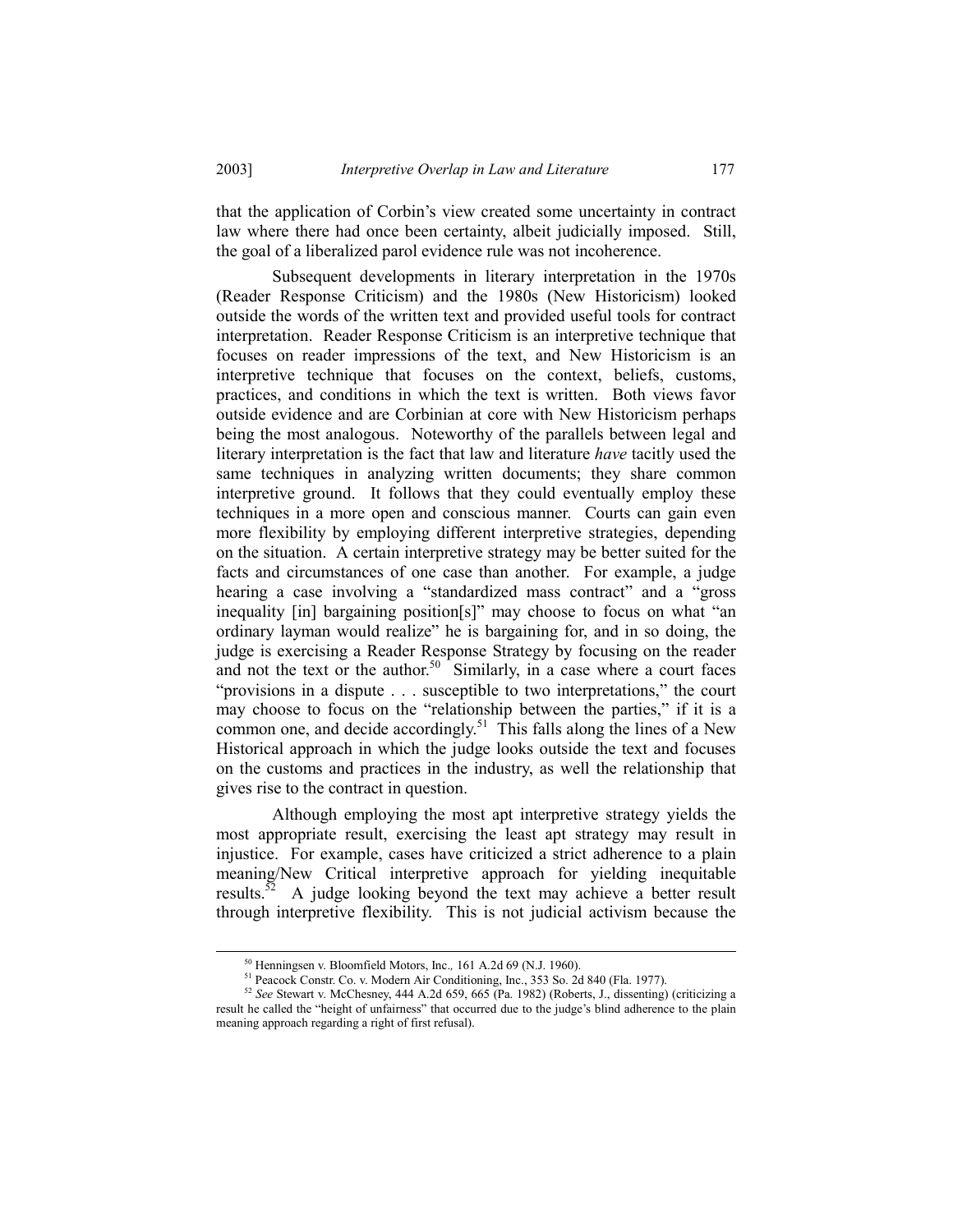judge still only considers the facts and industry customs of each case.<sup>53</sup> Unconscionable contracts would be enforced but for the judges' willingness to scrutinize the circumstances of the contracts and the documents for instances where they do not cohere with public policy—both a deconstructive (looking for incoherence) and New Historic Approach (acknowledging extra-textual social policy).

Yet some still object to the notion of more than one interpretive position. Judge Kozinski, in his *Trident Center v. Connecticut General Life Insurance Co.* opinion, rails against Californian detractors of the plain meaning approach.<sup>54</sup> His argument is indicative of a Manichaean view of legal interpretation where one either follows the plain meaning of words or falls into a void of arbitrariness. This duality, however, need not exist. The plain meaning approach uses only one person, the judge, with one interpretive strategy. Conversely, a Corbinian consideration of extrinsic evidence relies on the interpretive strategies of twelve different jurors, all of whom are likely to have different levels of education and diverse experiences.

Still, for all its faults, the plain meaning approach should not be abolished. Indeed, there may be situations in which a merger clause and careful drafting indicate that the written document should be adhered to strictly. Predictability and legitimacy should not fall victim to multiple interpretive strategies. Multiple strategies should be widely understood and available to lawyers and judges. Already certain situations require particular interpretive techniques and rules. For example, insurance contracts are interpretive *contra proferentum*, in which ambiguity is resolved against the author. Other such interpretive strategies are part of the legal system, e.g., *Expressio Unius est Exclusio Alterius*, *Ejusdem Generis*, and even more interpretive options should be available.

This paper began by analyzing the relationship between legal and literary interpretation. At the two ends of the spectrum are Judge Posner, a judge turned literary critic, and Stanley Fish, a literary critic turned legal scholar. This is ironic because if all judges and lawyers knew half as much as Posner about the options literary interpretation presents, then there would be no need to study interpretation because it would be a moot topic already well discussed and explored. Likewise, if every literary critic knew as much about law and legal interpretation as Fish, then literary criticism

 <sup>53</sup> *See* Wood v. Lady Duff-Gordon, 118 N.E. 214 (N.Y. 1917).

<sup>&</sup>lt;sup>54</sup> Trident Ctr. v. Conn. Gen. Life Ins. Co., 847 F.2d 564, 568-69 (9th Cir. 1988). *See also* Ralph James Mooney, *The New Conceptualism in Contract Law*, 74 OR. L. REV. 1131 (1995) (asserting that even some California courts are deciding cases in conflict with *Pacific Gas* by and thus still clinging to the plain meaning approach, often in favor of economically superior parties).